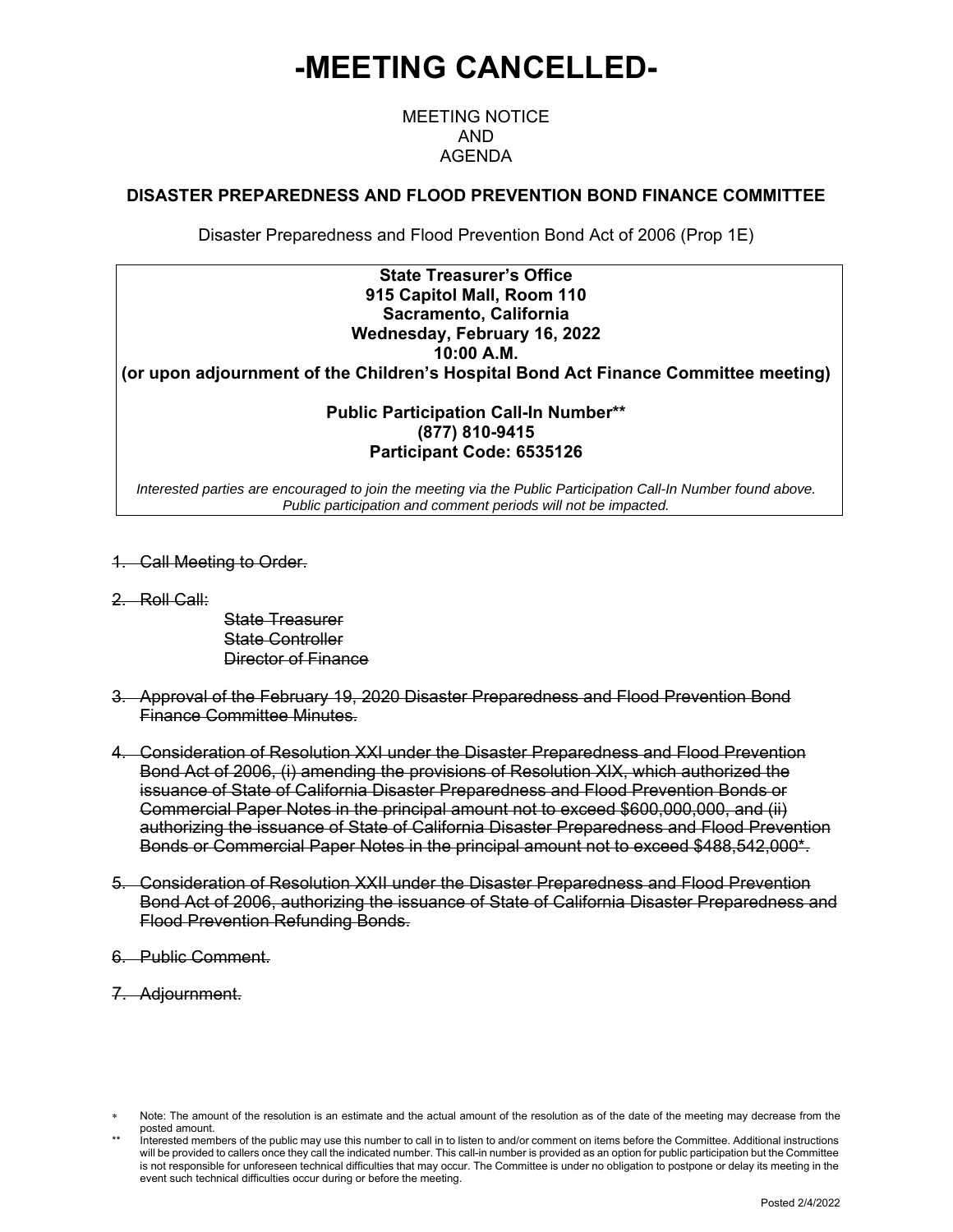The Disaster Preparedness and Flood Prevention Bond Finance Committee ("Committee") complies with the Americans with Disabilities Act (ADA) by ensuring that the meeting facilities are accessible to persons with disabilities, and providing this notice and information given to the members of the Committee in the appropriate alternative formats when requested. If you need further assistance, including disability-related modifications or accommodations, you may contact Vicki AuYeung no later than five calendar days before the meeting at (800) 900-3873 and Telecommunication Device for the Deaf (TDD) services at (916) 654-9922.

Questions or requests for additional information prior to the Committee meeting may be referred to Vicki AuYeung of the State Treasurer's Office, 915 Capitol Mall, Room 261, Sacramento, CA 95814 at (800) 900-3873. The meeting notice and agenda will be posted at the website www.treasurer.ca.gov.